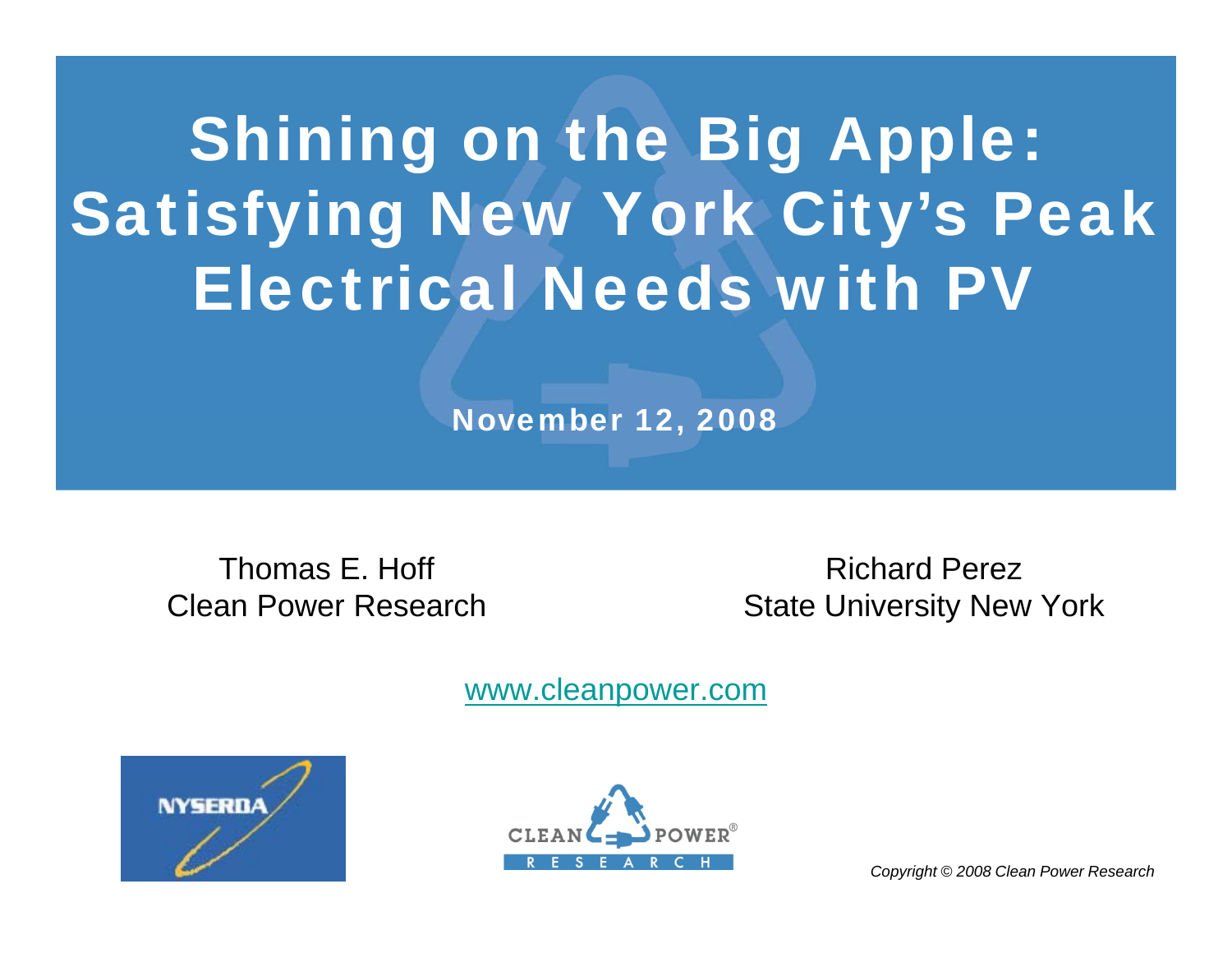

• Use measured data to evaluate the potential of PV to satisfy the electrical needs of New York City (NYC) during peak load conditions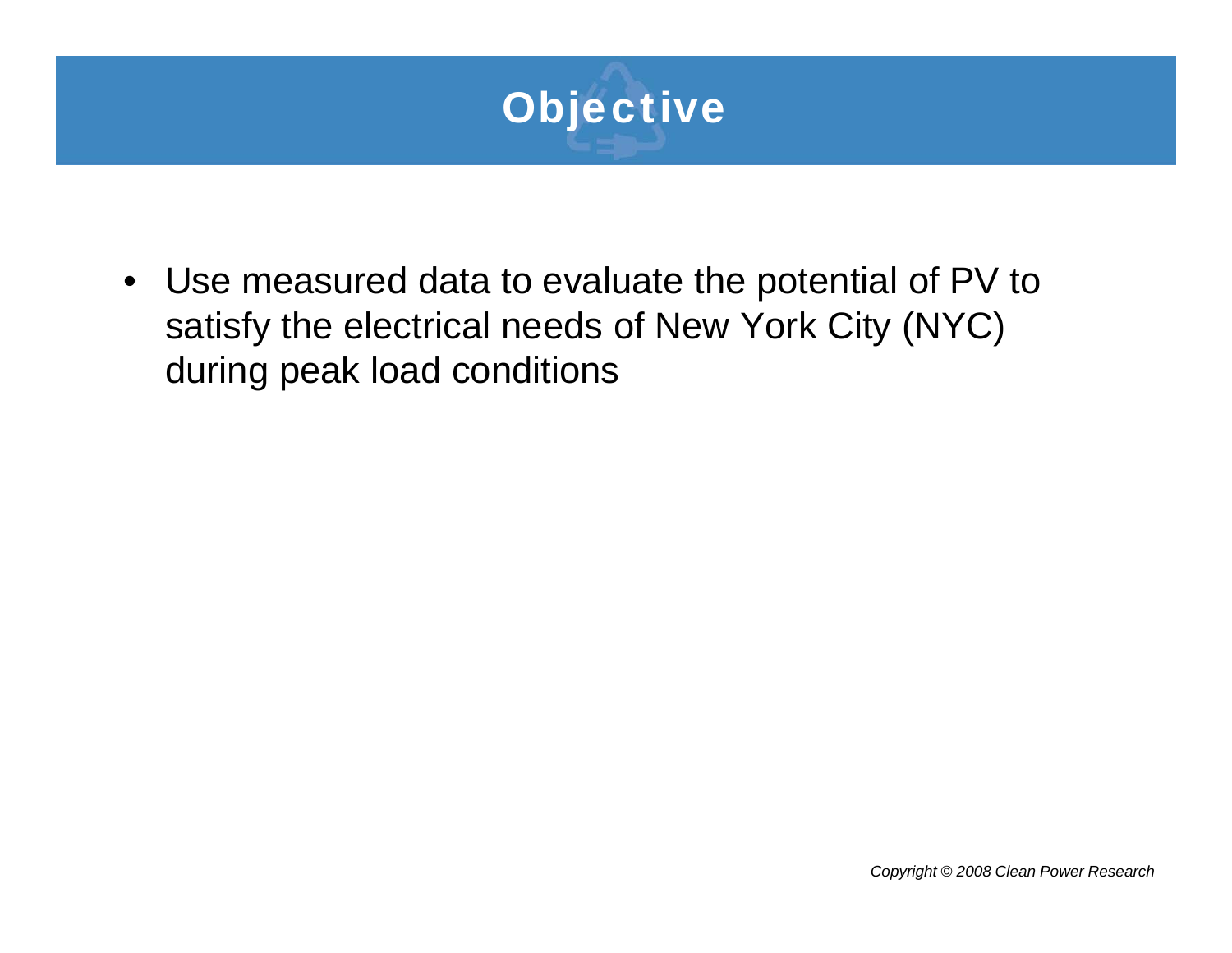

- • Obtain measured hourly data for 2005 to 2008
	- Electrical load data for NYC is from the NYISO
	- Solar insolation and weather data specific to NYC are from SolarAnywhere®
- Use PVSimulator™ to calculate output from 2 GW<sub>AC</sub> of horizontal, fixed orientation PV
- $\bullet$ • Match simulated PV output data to NYC loads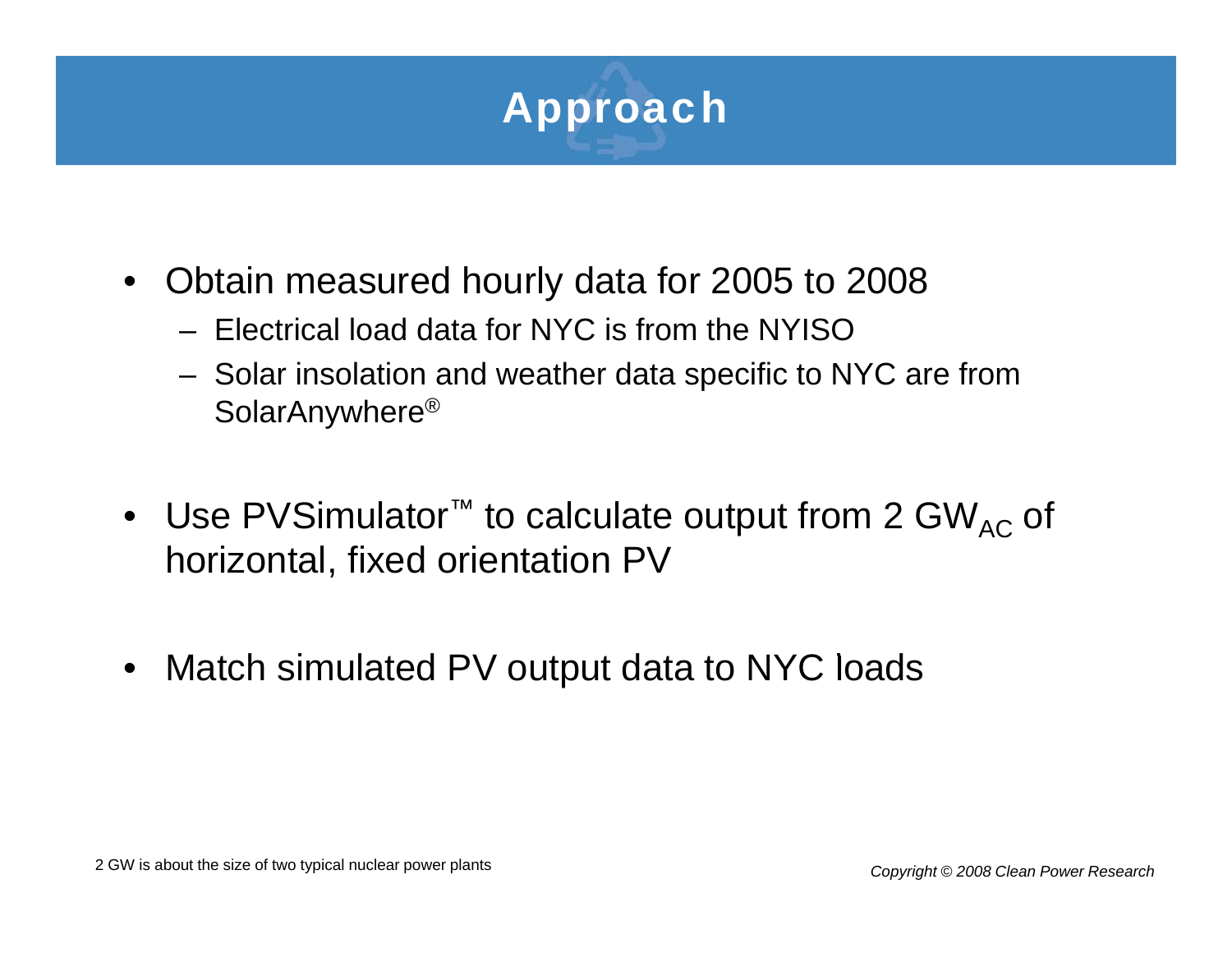## Evaluation Metrics

- Perform an analysis for each year from 2005 through 2008 using the following metrics:
	- Peak Load Day match for 2 GW of PV
	- Annual Effective Load Carrying Capability (ELCC) for a range of PV sizes up to 30% of the NYC peak load
		- The ELCC is a measure of contribution to peak system load
		- Perfect contribution has 100% and no contribution has 0% ELCC
	- Backup energy required to provide firm capacity for a range of PV sizes up to 30% of the NYC peak load
		- Backup energy measures amount of energy needed to provide firm capacity energy amount capacity•
		- Perfect match needs 0% and no match needs 100% backup energy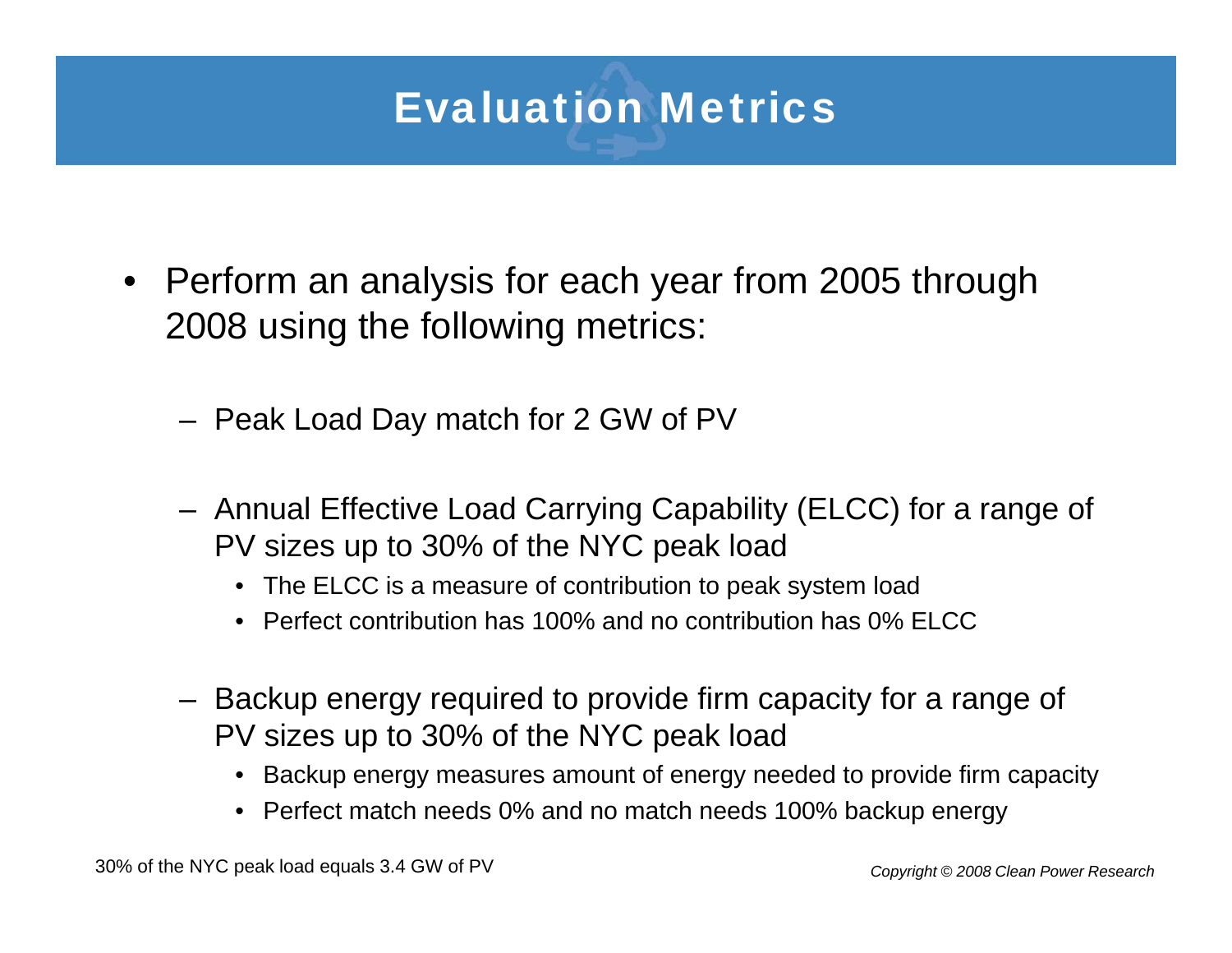## Results: 2005 Peak Load Day Analysis

**2005 Peak Load Day for NYC (July 27)**



2005 to 2008 peak load was 11.3 GW *Copyright © 2008 Clean Power Research*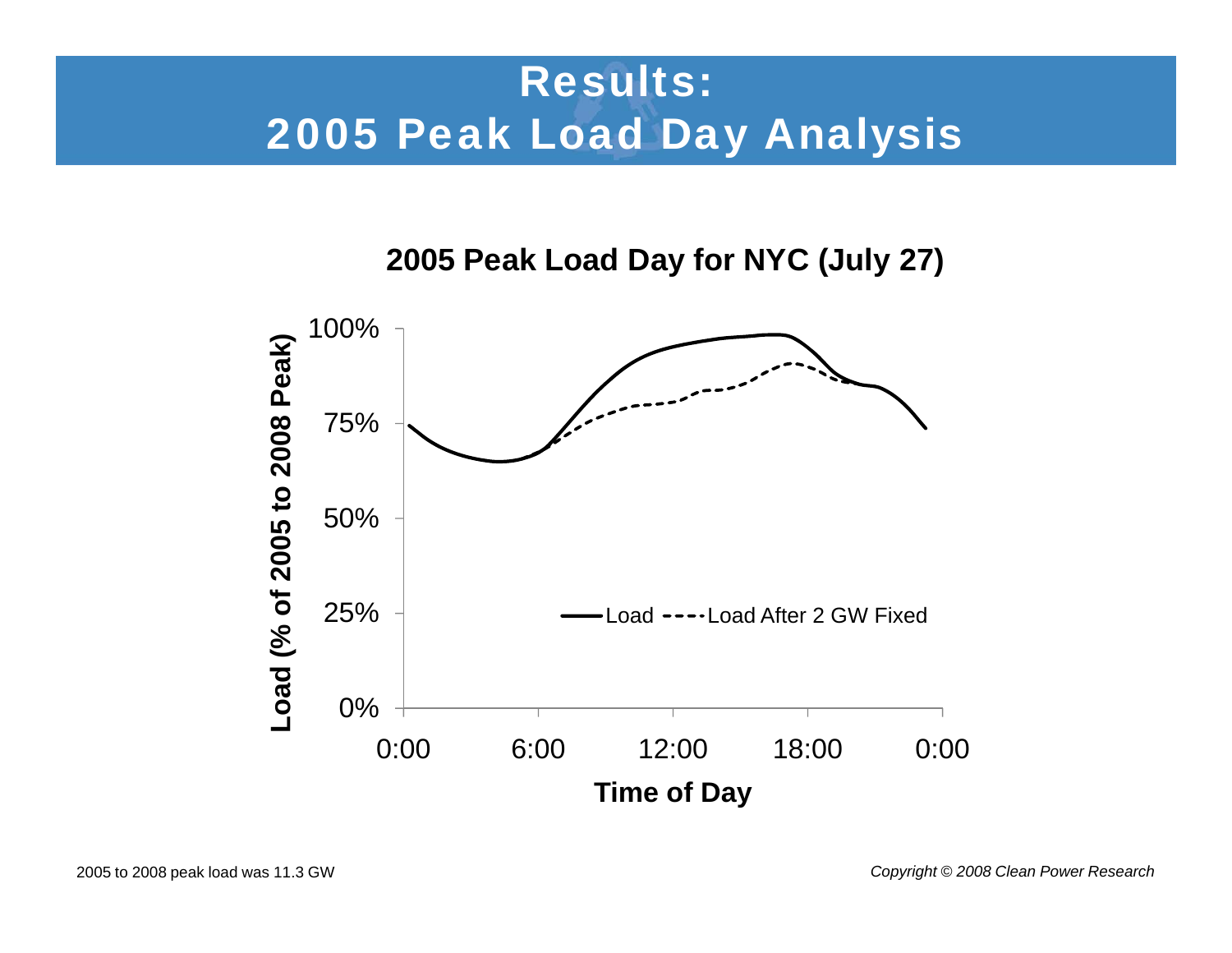## Results: 2006 Peak Load Day Analysis

**2006 Peak Load Day for NYC (August 2)**

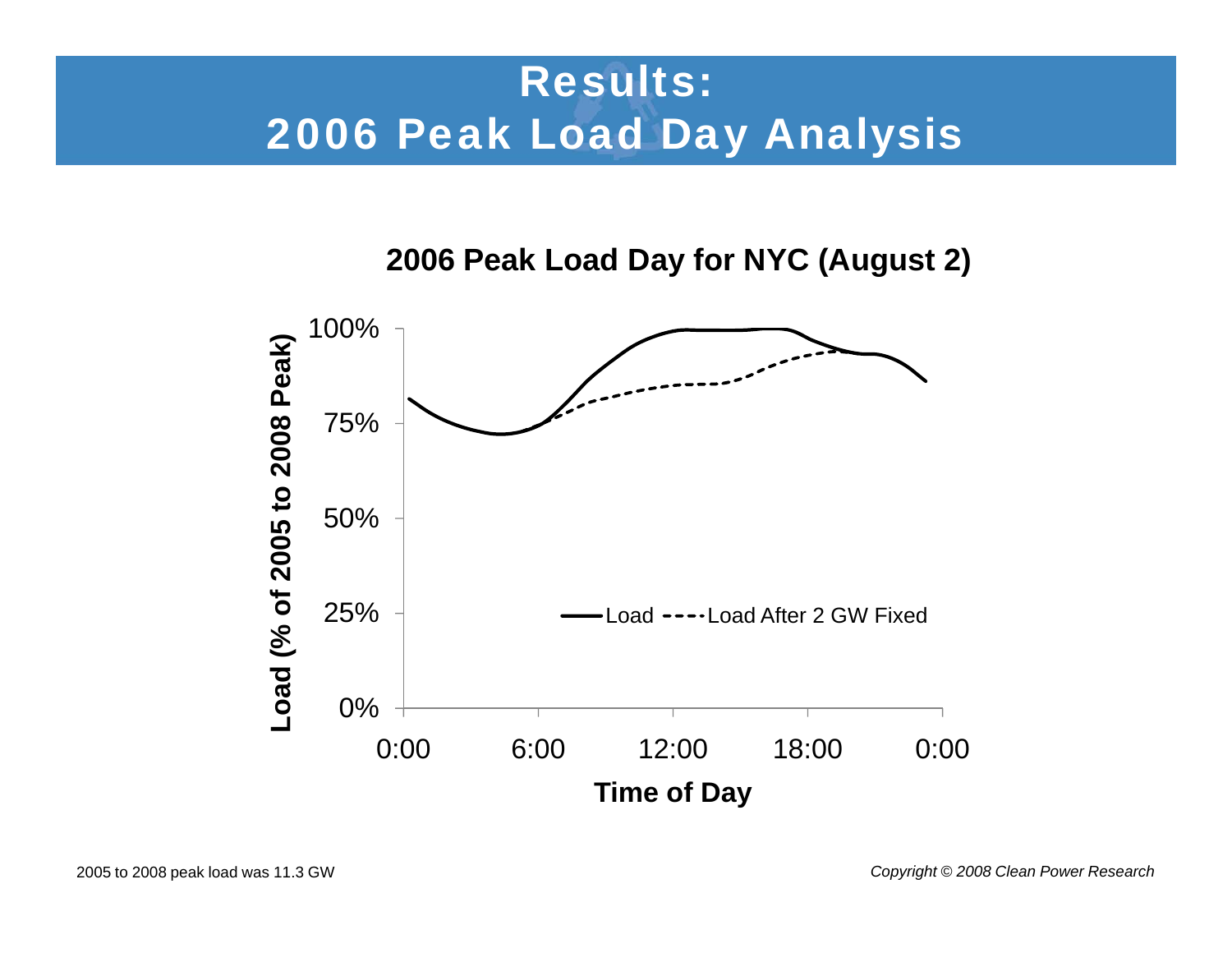## Results: 2007 Peak Load Day Analysis

**2007 Peak Load Day for NYC (August 8)**

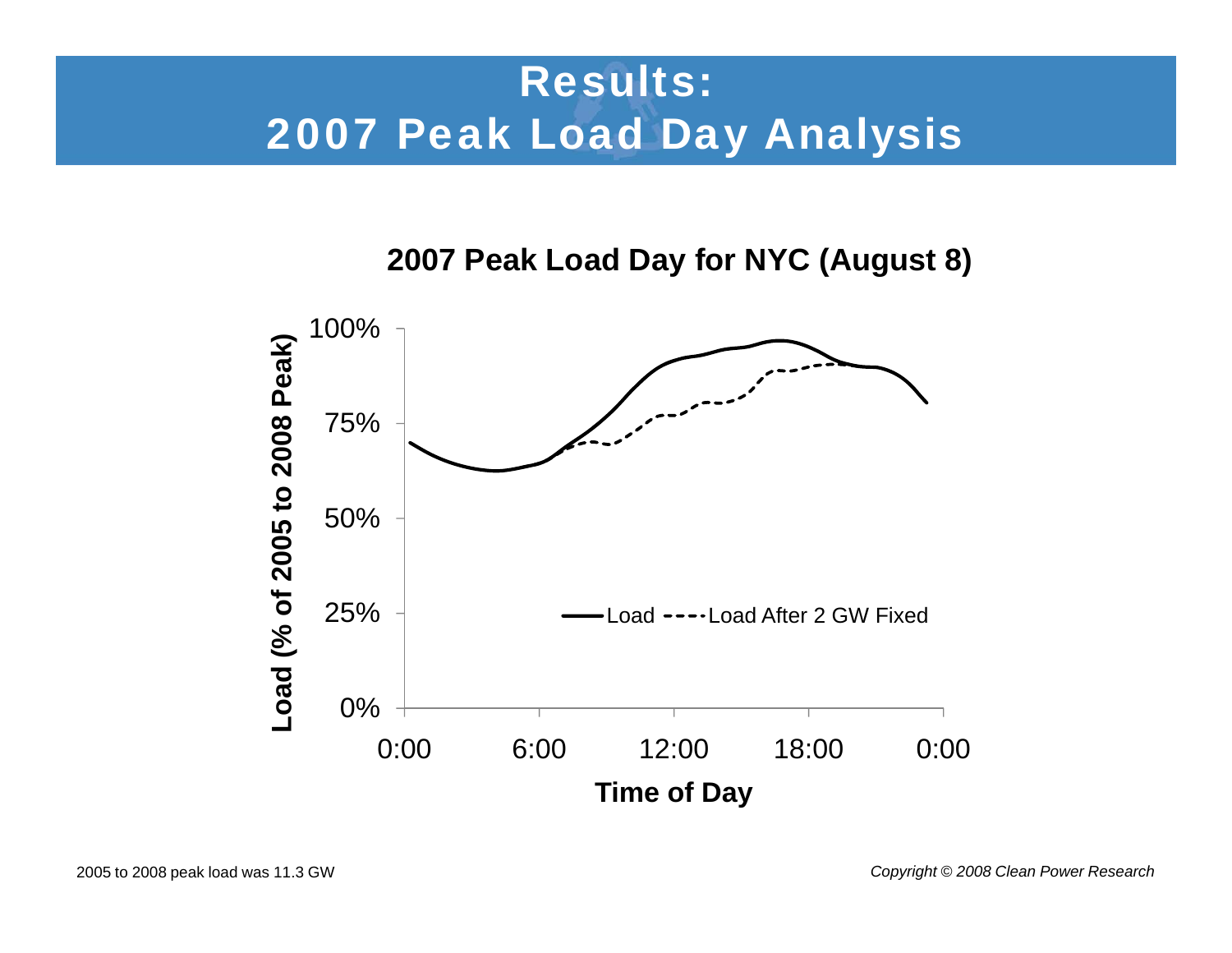## Results: 2008 Peak Load Day Analysis

**2008 Peak Load Day for NYC (June 10)**

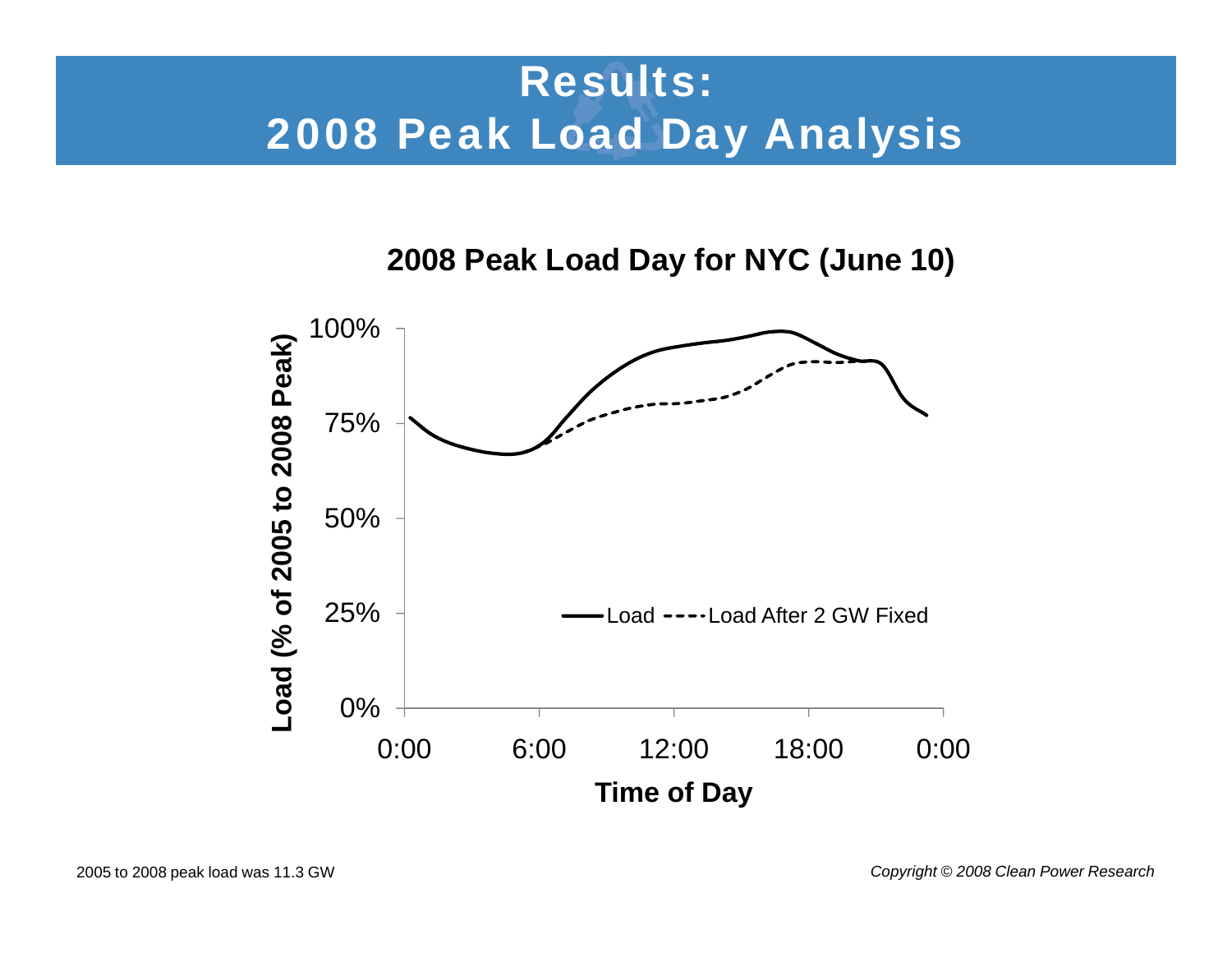## Results: Effective Load Carrying Capability



**PV Capacity (Relative to 11.3 GW Peak Load)**

*Copyright © 2008 Clean Power Research*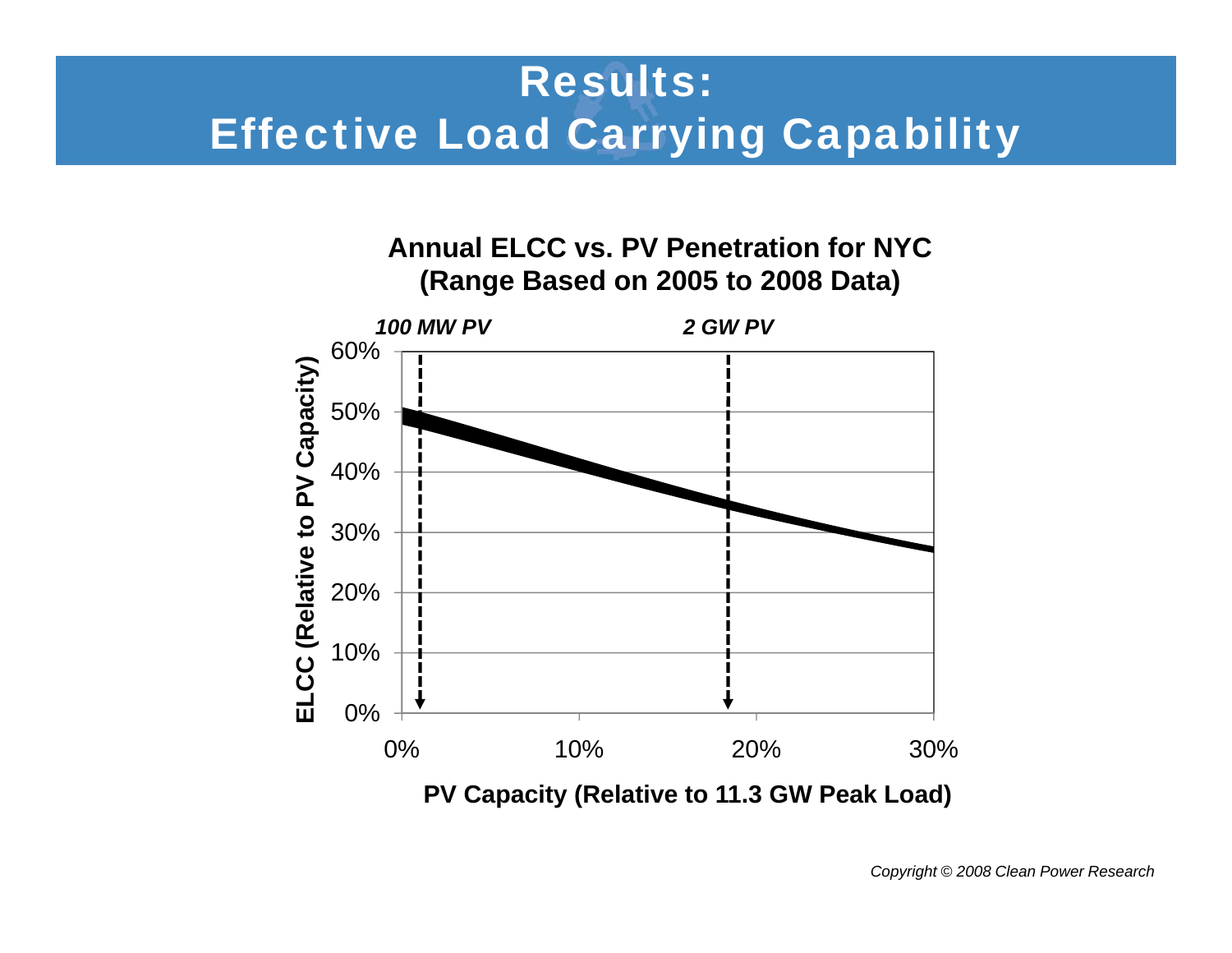#### Results:

#### Backup Energy Required to Firm Capacity